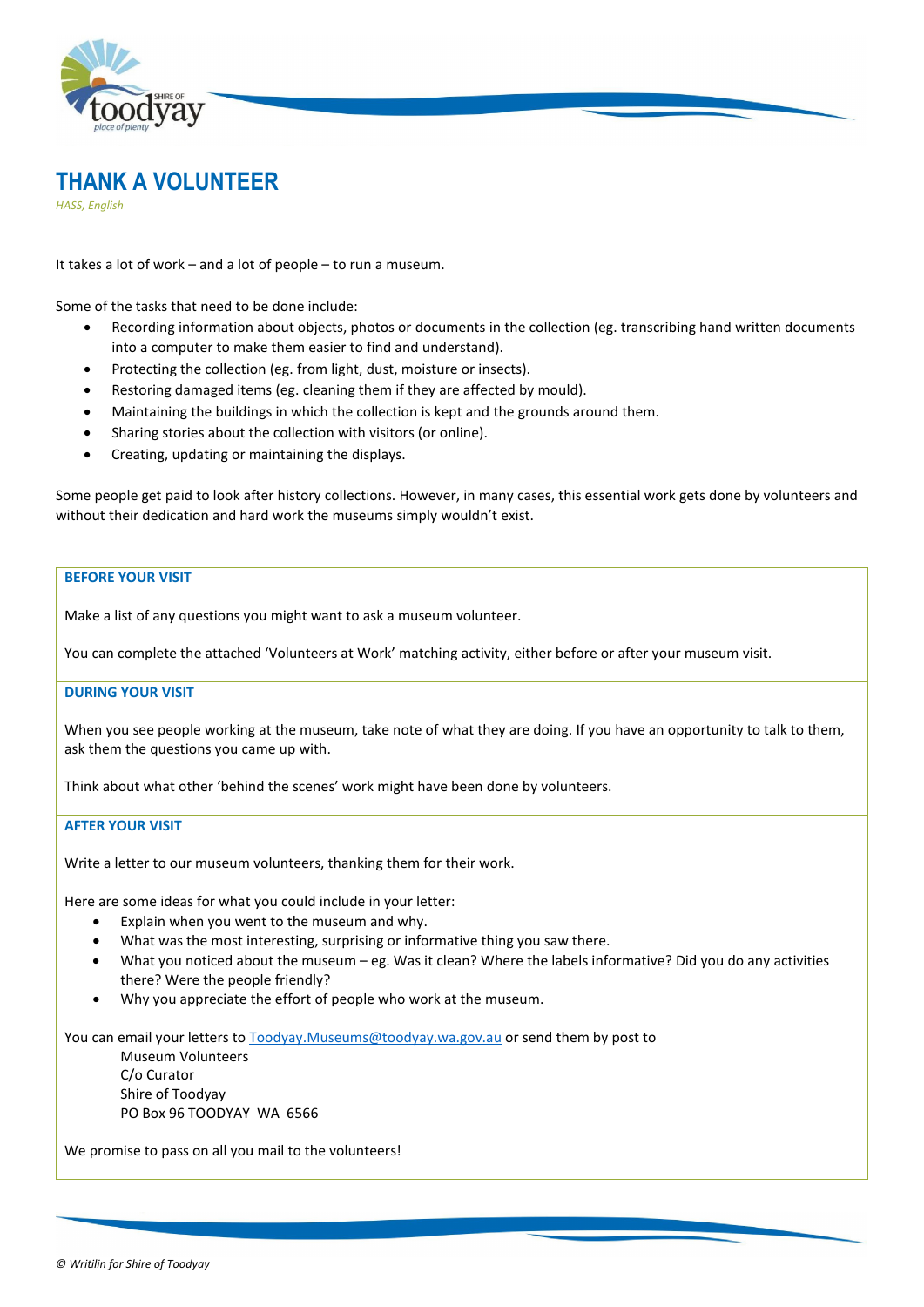

## **VOLUNTEERS AT WORK**

# What are these people doing?